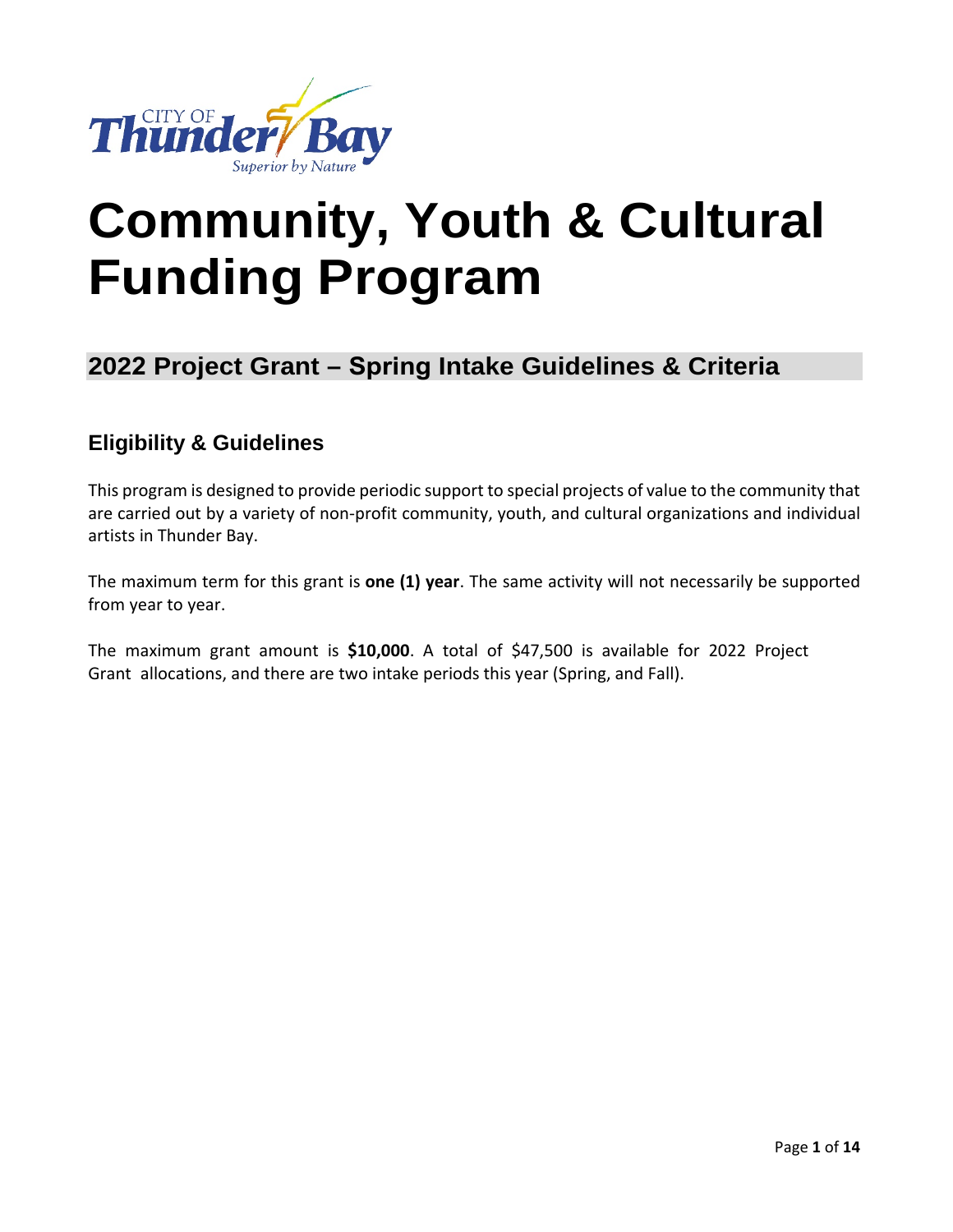#### **Project Applicant Eligibility**

- Community, Youth & Cultural Organizations
- Individual Artists

#### **Community, Youth & Cultural Organizations**

To be eligible for a Project Grant, the applicant must:

- Have a community, youth, or culture sector focus/mandate.
- Be an incorporated non-profit organization or non-incorporated collective which operates on a non-profit basis.
- Have a clearly stated purpose and function and be fully responsible for the planning and provision of its services.
- Operate from a location in the City of Thunder Bay and carry out programs in this community for the benefit of its people.
- Extend its services to the general public and/or Indigenous public in Thunder Bay, and accommodate for needs related to race, ancestry, place of origin, colour, ethnic origin, citizenship, creed, sex (including pregnancy and gender identity), sexual orientation, age, marital status, family status, and disability, unless to do so would cause undue hardship.
- Must maintain a clear distinction in programs and budgets between religious activities and its community service programs if operating under the auspices of a religious body.
- Have an independent, active governing board composed of volunteers and a considerable volunteer component.
- Demonstrate need for the requested funding and provide evidence that funds are confirmed/projected from a variety of other sources, e.g. donations/sponsorships, user fees, other government sources.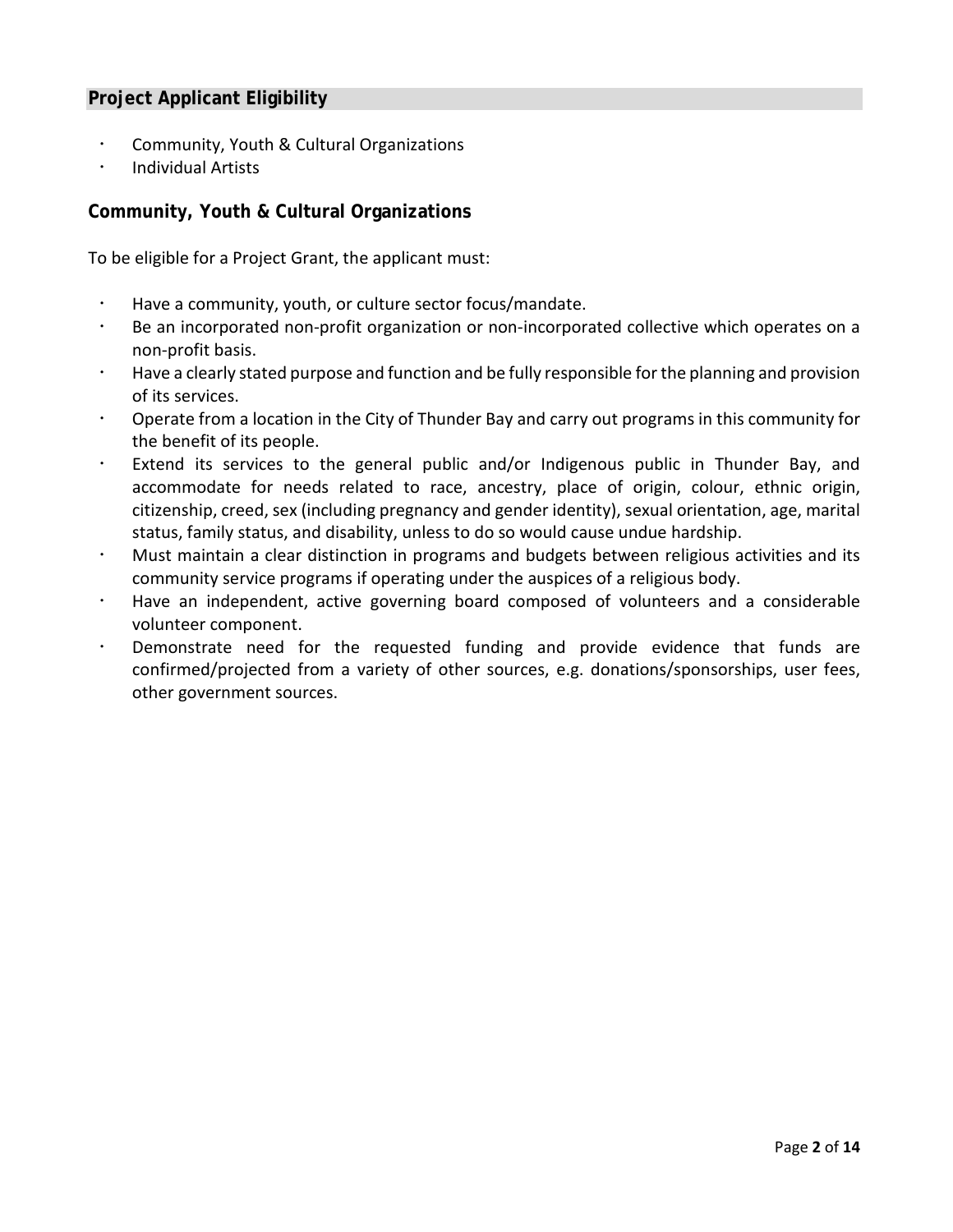An application may NOT be considered if:

- The organization receives 80% or more of its funding from other government sources.<sup>[1](#page-2-0)</sup>
- The organization possesses an operating surplus in excess of three (3) months of operating expenses.<sup>[2](#page-2-1)</sup>
- The organization acts in the capacity of a funding body for, or makes grants to, any other group or organization that is eligible for funding through this program.
- The request includes capital, deficit, or continuing operating expense funding.
- The applicant is in default to the City due to failure to account satisfactorily for previous grants, or to refund grant overpayments.
- The organization's programs/services primarily benefit organization members as opposed to the general public, e.g. clubs, professional associations.
- The organization is already funded by the Community, Youth & Cultural Funding Program in the Sustaining or Operating category.

#### **Individual Artist(s)**

To be eligible for a Project Grant, an individual artist must:

- Conduct a project on a non-profit basis within Thunder Bay and for the benefit of the community.
- Demonstrate need for the requested funding and provide evidence that funds are confirmed/projected from a variety of other sources, e.g. donations/sponsorships, user fees, other government sources.

An application may NOT be considered if:

- The project is funded 80% or more by other government sources.<sup>1</sup>
- The artist(s) intends to act in the capacity of a funding body for, or makes grants to, any other group, organization or individual as part of the project.
- The request includes capital or deficit funding.
- The applicant is in default to the City due to failure to account satisfactorily for previous grants, or to refund grant overpayments.

*If the organization receives more than 80% funding from government sources, please submit documentation that details the source and purpose of this funding, along with evidence of how the project falls outside the organization's government-mandated programming.*

<span id="page-2-1"></span><sup>2</sup> *Organizational surpluses and reserves will be examined. When a surplus in excess of three (3) months of operating expenses exists, the organization will be given the opportunity to justify.*

<span id="page-2-0"></span><sup>1</sup> *An application may not be considered if the project falls within the mandate for which the organization receives core funding from provincial and/or federal government funding sources and/or duplicates services already provided in the City.*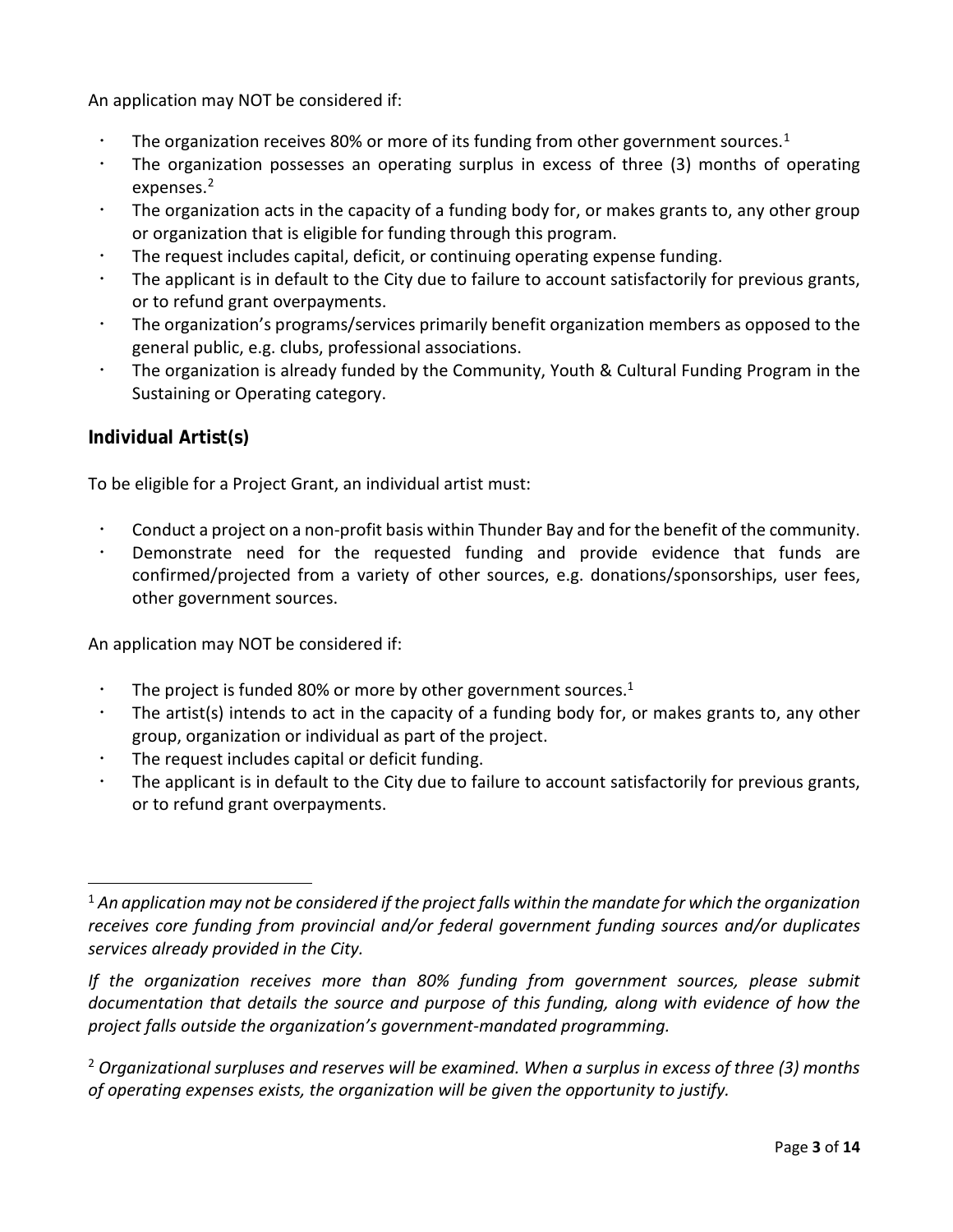#### **Project Eligibility**

#### **Community, Youth & Cultural Organizations**

Projects may include, but are not limited to:

- Special one-time activities carried out as part of an organization's program for the year, e.g. events, exhibits, performances, specific aspects of festival participation;
- Training and development to assist with the upgrading of skills and knowledge of members of an organization in order to improve the performance of that organization for the benefit of the community;
- The acquisition of program equipment necessary for the on-going development of the organization – does not include equipment which must be replenished each year, equipment for personal use by of individual members of the organization (e.g. uniform/costume), or equipment which becomes part of the physical plant/structure (e.g. workstations, storage units, lighting, etc.); and
- The establishment of a new organization.

#### **Individual Artists**

Projects may include, but are not limited to:

- An individual artist or artists working together on the development and creation of a communitybased arts or heritage project; and
- Artists in the community assistance to help strengthen or revitalize a neighbourhood, community, or special interest organization through the application of - and participation in - the artistic process.

#### **Impacts of COVID-19 on Projects**

*Please note that due to unknown COVID-19 restrictions at the time of the project application intake, large, in-person projects may not be considered for 2022 funding unless applicants provide a detailed contingency plan. All projects will be expected to follow Provincial guidelines in place for the planning and duration of the project.*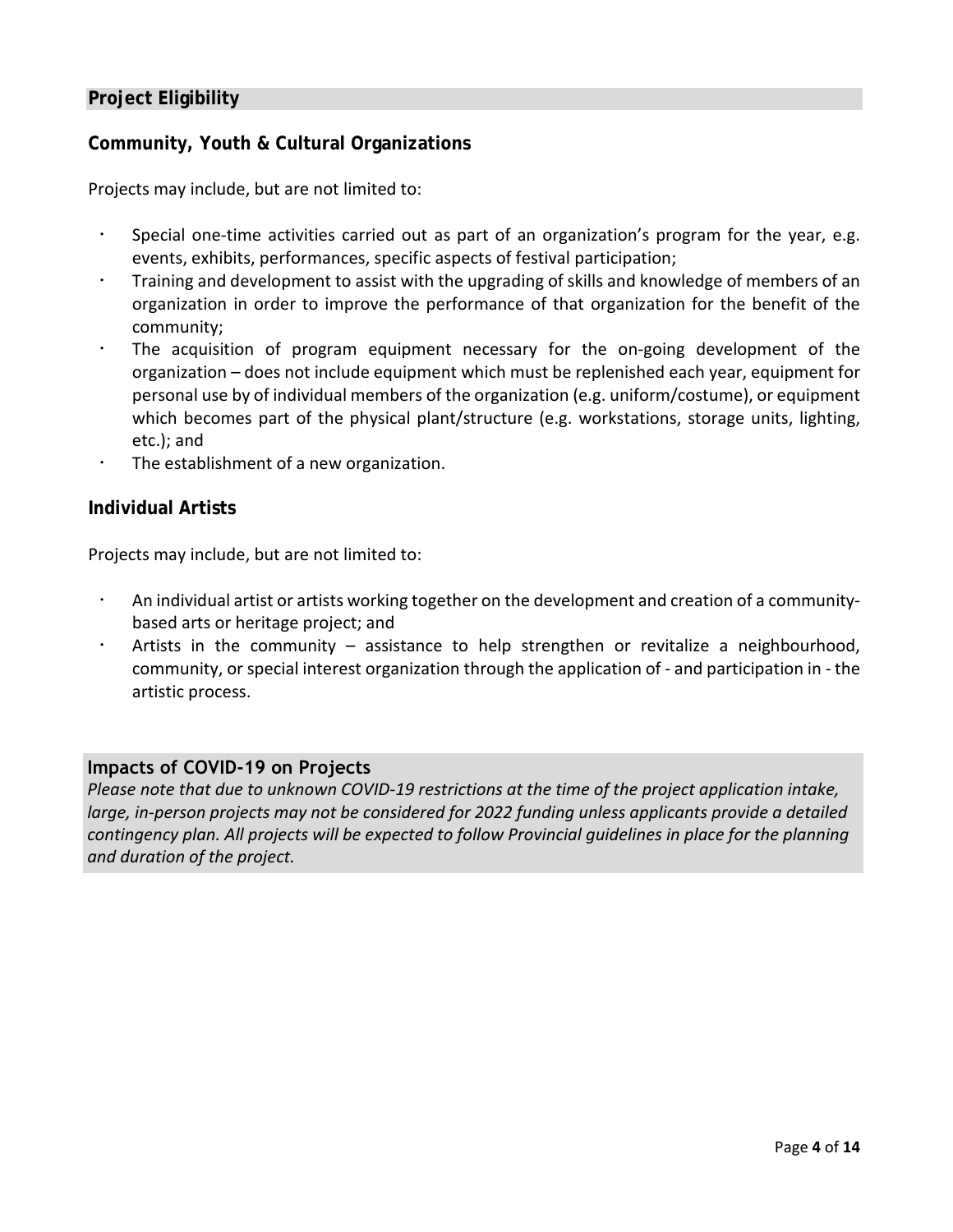#### **General Project Funding Criteria**

*The following applies to Community, Youth & Cultural funding, as well as the Sport Development and Anti-Racism & Reconciliation projects.*

Applications will be assessed on the extent to which they meet the following criteria:

- There is a demonstrated need in the community for the program/service; the project does not represent duplication of programs/services in the community.
- The project addresses the special needs of the organization.
- The project enhances quality of life for City of Thunder Bay residents.
- The applicant demonstrates operational effectiveness, financial stability and appropriate level of self-sufficiency, including involvement in fundraising and advocacy activities, to ensure financial support from the public.
- The organization has an active, independent board and an appropriate volunteer base.
- Demonstrated partnerships and collaborative efforts.
- Consistent with the goals and objectives of the current [City of Thunder Bay Strategic Plan](https://www.thunderbay.ca/en/city-hall/strategic-plan.aspx) (*see pages 9 and 10*).

#### **Youth Project Funding Criteria**

In addition to the general criteria, youth projects will also be assessed on the extent to which they meet the following criteria:

- The project provides a youth-driven, safe and collaborative environment that is accepting and respectful of all youth, allowing for their development and success.
- Services and programs are accessible and inclusive and evidence or best-practice based.
- Youth are engaged and empowered.
- Location of programs/services help meet the objective of city-wide community programming and events.
- Provides youth services which may include, but are not limited to: recreation, health, jobs/volunteering, social justice, and mentoring.
- Consistent with the goals and objectives of the Youth Services Plan (*see page 11*).

#### **Cultural Project Funding Criteria**

In addition to the general criteria, cultural projects will also be assessed on the extent to which they meet the following criteria:

- Contributes to a high degree of artistic achievement in the cultural life of the community.
- Strengthens the community base for cultural activities by building on community support, increasing membership and developing audiences.
- Stimulates wider appreciation of the City's cultural heritage.
- Assists in the creation or maintenance of jobs in the creative sector and/or the development of potentially marketable skills.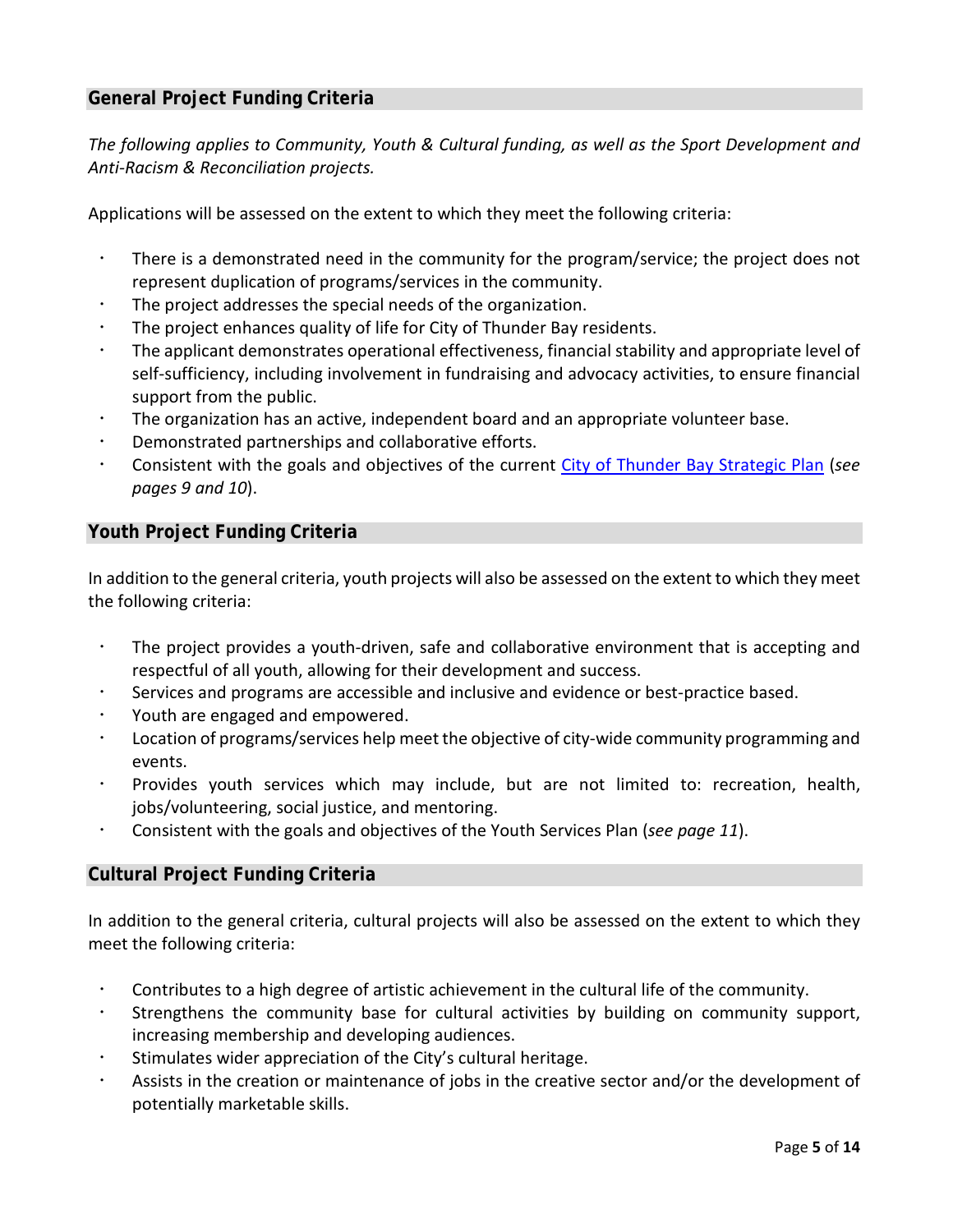- Furthers cultural development through the innovative application of new technologies.
- Recognizes the value of reaching out to the wider community and understands the need to develop appropriate marketing strategies for activities.
- Consistent with the goals and objectives of the [Inspire Thunder Bay Culture Plan](https://www.thunderbay.ca/en/city-hall/culture-plan.aspx) (*see page 12*).

#### **Anti-Racism & Reconciliation Project Funding Criteria**

In addition to the general criteria, Anti-Racism & Reconciliation projects will also be assessed on the extent to which they meet the following criteria:

- Help address and educate the public on racism against Indigenous and racialized persons.
- Strengthen the community's understanding of anti-racism through training, workshops, and/or special events.
- Support the ongoing process of truth, reconciliation, and inclusion within the community.
- Reduce barriers and/or promote participation for racialized persons to access social services, recreation, sport, arts, culture, employment, and/or leadership opportunities.
- Help address one or more recommendations from the following reports:
	- o [Truth & Reconciliation Commission](https://www2.gov.bc.ca/assets/gov/british-columbians-our-governments/indigenous-people/aboriginal-peoples-documents/calls_to_action_english2.pdf) *Calls to Action* (e.g., 47, 57, 87, 88);
	- o [National Inquiry into Missing and Murdered Indigenous Women and Girls](https://www.mmiwg-ffada.ca/final-report/) *Calls for Justice*; and
	- o [Seven Youth Coroner's Inquest Recommendations.](https://www.mcscs.jus.gov.on.ca/english/Deathinvestigations/Inquests/Verdictsandrecommendations/OCCVerdictsSevenFirstNationsYouths.html)

Examples of projects may include, but are not limited to:

- Training, workshops, and awareness-building activities such as, but not limited to: events, film screenings, book readings, exhibits, or festivals.
- Education and awareness campaigns related to anti-racism violence prevention and combating inter-racial violence.
- Community-based arts or heritage projects that would enhance community awareness and inclusion.
- Inclusive education/recreation/sport/art and cultural programs.
- Volunteer and employment training programs for racialized persons.
- Resource development, such as communications materials (e.g. toolkits, brochures), to support service capacity for racialized persons inclusive of 2SLGBTQQIA (two-spirit, lesbian, gay, bisexual, transgender, queer, questioning, intersex, asexual) populations.
- Policy and Research projects that can be demonstrated to advance positive change and an inclusive community.

#### **Sport Development Project Funding Criteria**

In addition to the general criteria, community-based sport development projects will also be assessed on the extent to which they meet the following criteria: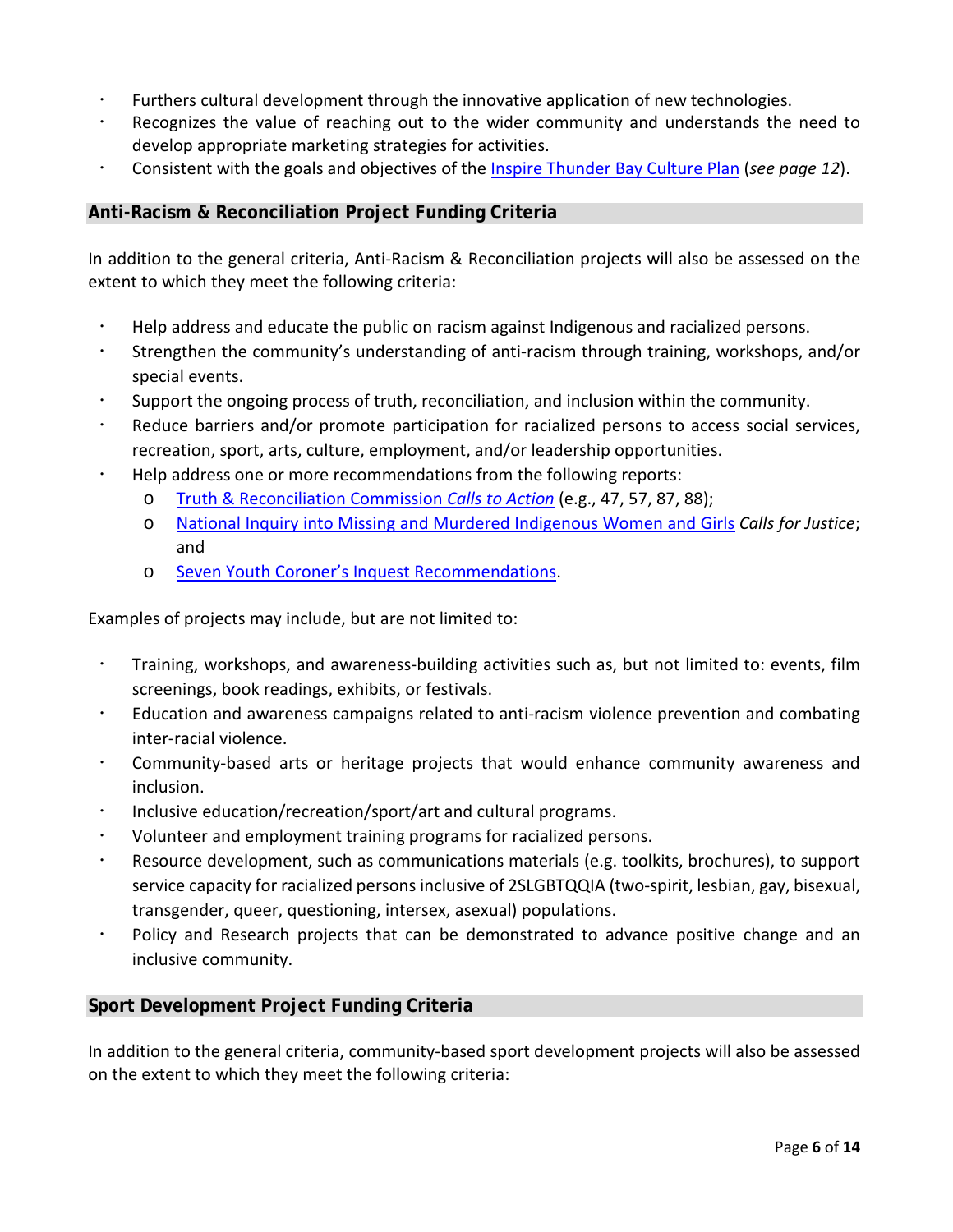- The community-based sport development project is community sport-led and organized, supported, and/or enabled by community volunteers and non-profit institutions.
- Strengthens sport development through innovative and inclusive approaches to engaging the broader community.
- Demonstrates collaborative approaches to building sport capacity through community-based partnerships.
- Enhances the availability and accessibility of sport activities in local neighbourhoods.
- Addresses sport development concerns, which may include but are not limited to:
	- o Participant and volunteer recruitment and retention; and
	- o Costs associated with athlete travel, certification of coaches and officials, equipment, and non-capital facility costs.

*Note: The Sport Development Project Grant stream is a pilot program.* 

Although every effort will be made to consider each application on the basis of the foregoing criteria, deserving applications that do not meet some of these criteria may be considered on their own merits.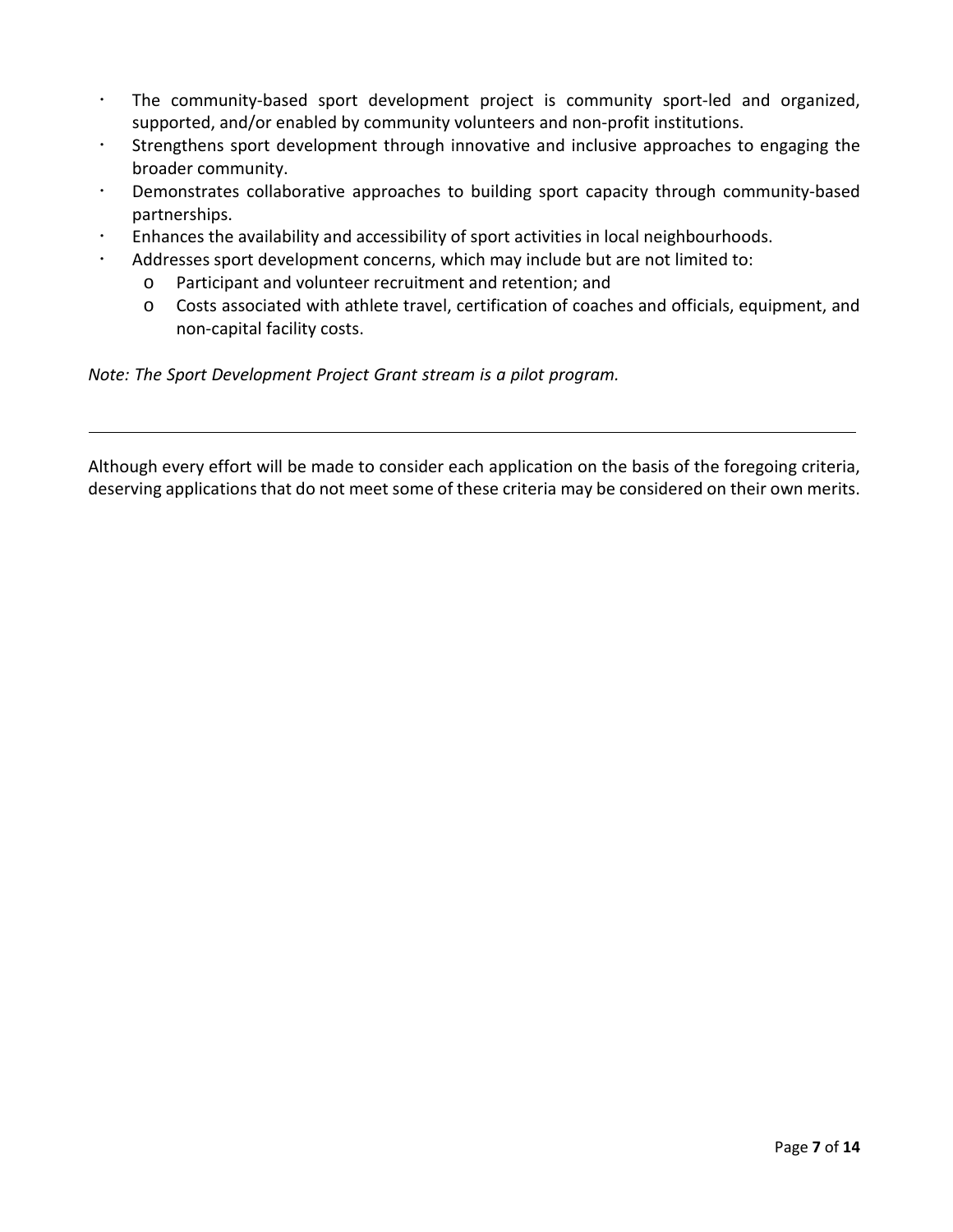#### **Grant Guidelines and Instructions**

- Applications must be complete when submitted to the Community, Youth & Cultural Funding Program. Incomplete applications may not be accepted.
- Applications will be considered only if they are submitted **before**:
	- o a) The event or activity occurs and any eligible costs associated with the project are incurred; or
	- o b) The items to be purchased are ordered.
- No funds will be provided for activities started or items purchased prior to notification of a grant approval. The City will not contribute to funding shortfalls resulting from projects of any kind which were undertaken without prior approval from the City.
- The Budget Statement form(s) must indicate all anticipated Federal, Provincial, and Municipal Funds, as well as the Community, Youth & Cultural Funding Grant request amount. It must also indicate whether stated funds are projected or confirmed.

#### **Notification**

Applicants will be notified **via email** of their recommended funding allocation, term, and reason(s) for recommendation.

Applicants may not make a deputation or presentation to City Council or any Committee of Council in relation to their funding application or any other request for project funding.

Funding allocation recommendations are final. Applicants must sign a declaration in the application form acknowledging and agreeing to this condition.

#### **Reporting**

A post-project report must be completed and submitted **within three (3) months** following the completion of the project.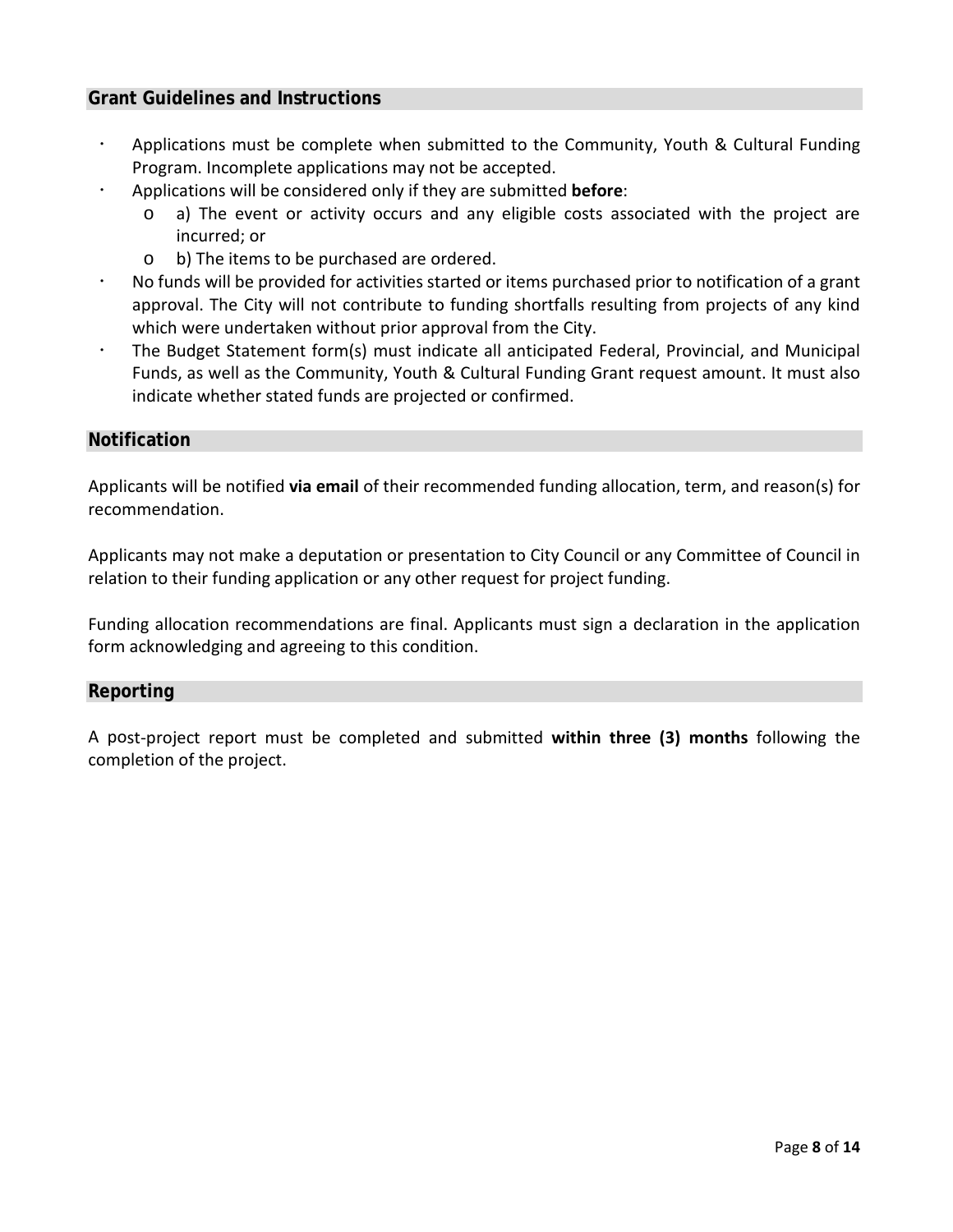#### **One City, All Together: 2019-2022 Corporate Strategic Plan**

The City of Thunder Bay will become our best by achieving the following goals:

**LEAD**: *Provide civic leadership to advance mutual respect, equal opportunity, and hope.*

- 1. Seek advice and work collaboratively with Indigenous partners to deepen relationships and further reconciliation.
- 2. Fulfill our commitments to Indigenous and racialized persons under the Thunder Bay Anti-Racism and Inclusion Accord.
- 3. Collaborate with other institutions and partners in our city to articulate a shared vision.
- 4. Provide opportunities for residents to express their civic pride.
- 5. Further our commitments to sustainability and climate adaptation.

#### **SERVE**: *Advance service excellence through a citizen focus and best use of technology.*

- 1. Conduct an independent review of the programs and services the City provides, how it provides them, and recommendations for what to maintain, change, reduce, or enhance and propose changes to improve service.
- 2. Support the review through a public engagement plan that engages stakeholders and considers the service needs of residents and customers along the spectrum from youth to older adults.
- 3. Review points of contact with customers to identify better ways of serving the public that are inclusive and easy to use.
- 4. Develop an open data platform to make it easier for interested users to engage with City data and create opportunities for engagement.

**GROW**: *Focus on city building and social infrastructure to strengthen our economy, lifestyle, and wellbeing.* 

- 1. Support and work with the Thunder Bay Community Economic Development Commission in the execution of its 2019-2022 Strategic Action Plan and immigration pilot. Advocate to provincial, federal, and industry leaders on economic opportunities and key priorities, including retention of manufacturing jobs.
- 2. Create a new community safety and well-being plan, including a neighbourhood strategy, to build capacity and support improvements led at the neighbourhood level.
- 3. Develop key City infrastructure that builds capacity for multi-use indoor sports, the first phase of the Waterfront Trail, and a long-term plan for the replacement of Fort William Gardens.
- 4. Support construction and opening of a new Thunder Bay Art Gallery to further the ongoing development of a vibrant cultural scene on the waterfront with a strong economic base.
- 5. Work with the business community to develop and implement a zoning by-law and policies and procedures that facilitate business growth through increased ease of doing business.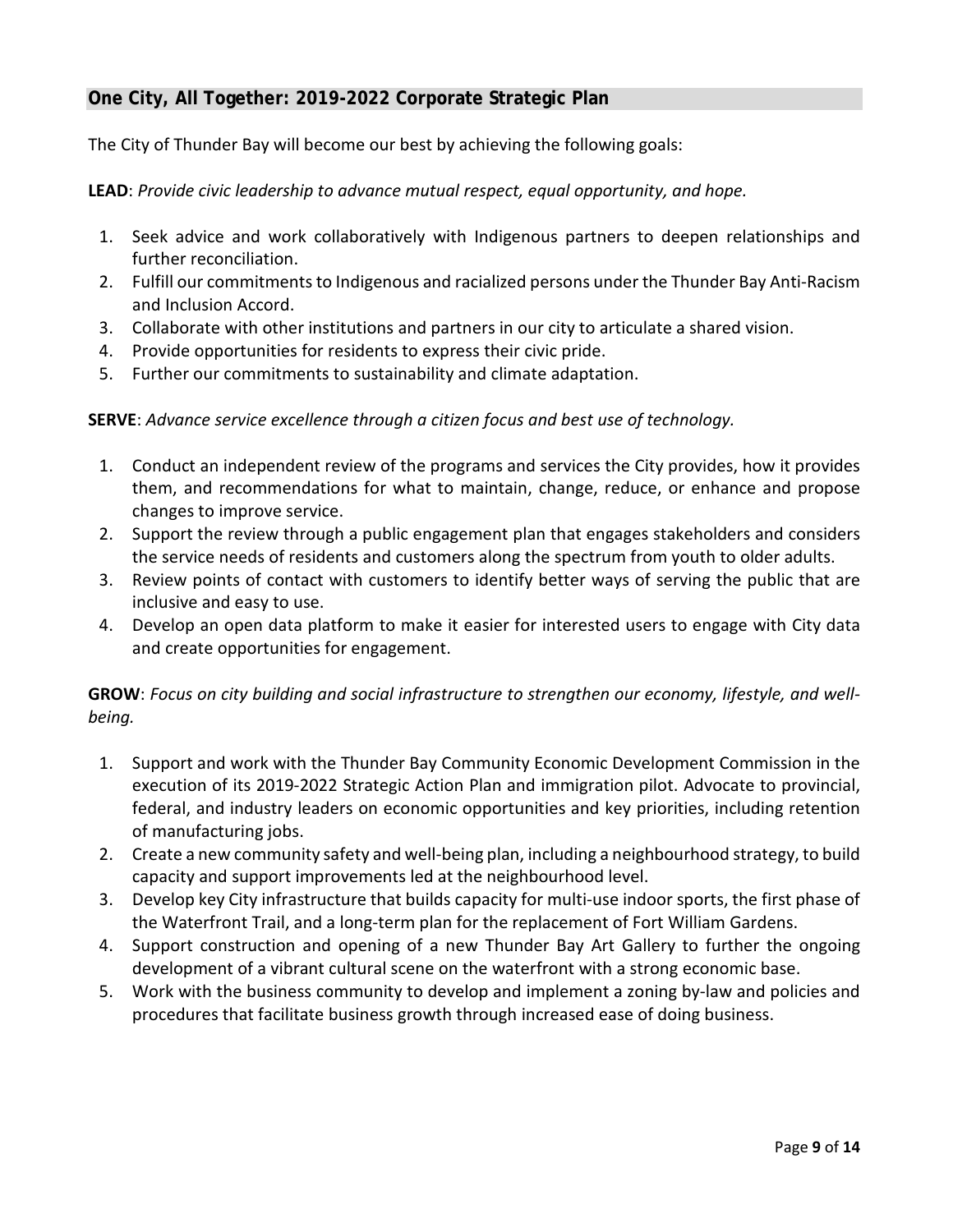**RENEW**: *Focus on essential infrastructure, revitalize our cores, and enhance our Image Routes.*

- 1. Develop the asset management plan to reflect sustainability goals and make it available in plain language.
- 2. Revitalize the downtown cores in partnership with stakeholders, with a special focus on strategic investments such as addressing the future of VictoriaVille and initiatives that further community safety and well-being.
- 3. Rehabilitate Boulevard Lake Dam.
- 4. Focus our beautification efforts to make significant progress on implementing the Image Route Plan.
- 5. Promote, both inside and outside Thunder Bay, our many attractions, parks, facilities, services, and innovative product development to encourage use.

Visit<https://www.thunderbay.ca/en/city-hall/strategic-plan.aspx> for the full plan.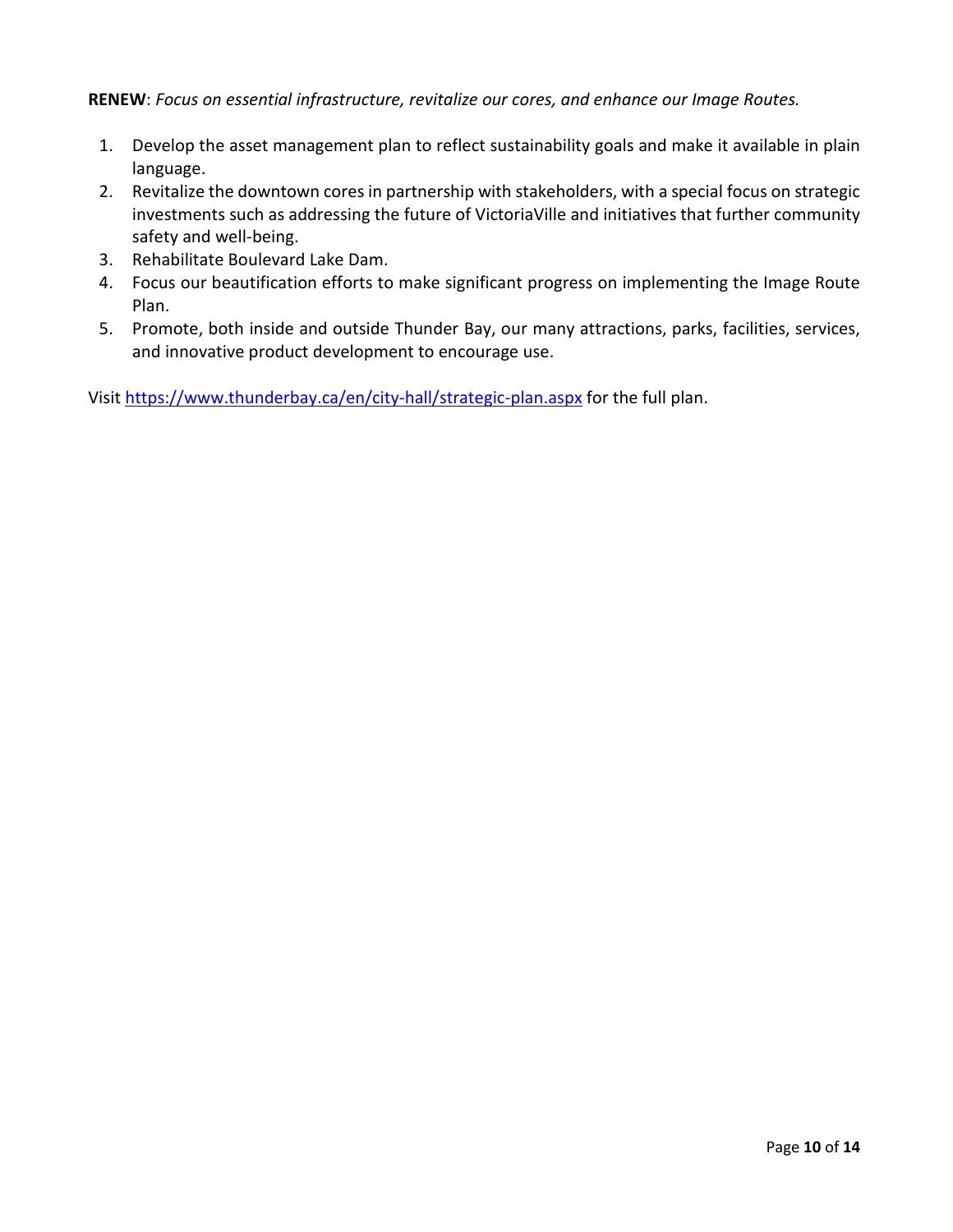#### **Youth Services Plan**

#### *Vision*

Thunder Bay: A youth driven, safe and collaborative environment that is accepting and respectful of all youth, allowing for their development and success.

#### *Principles and Values*

The principles and values upon which services and programs for youth will be shaped include:

- A. Accessibility and Inclusiveness
- B. Collaboration and Partnerships
- C. Engagement and Empowerment
- D. Evidence Based / Best Practice

*Proposed Service Delivery Model*

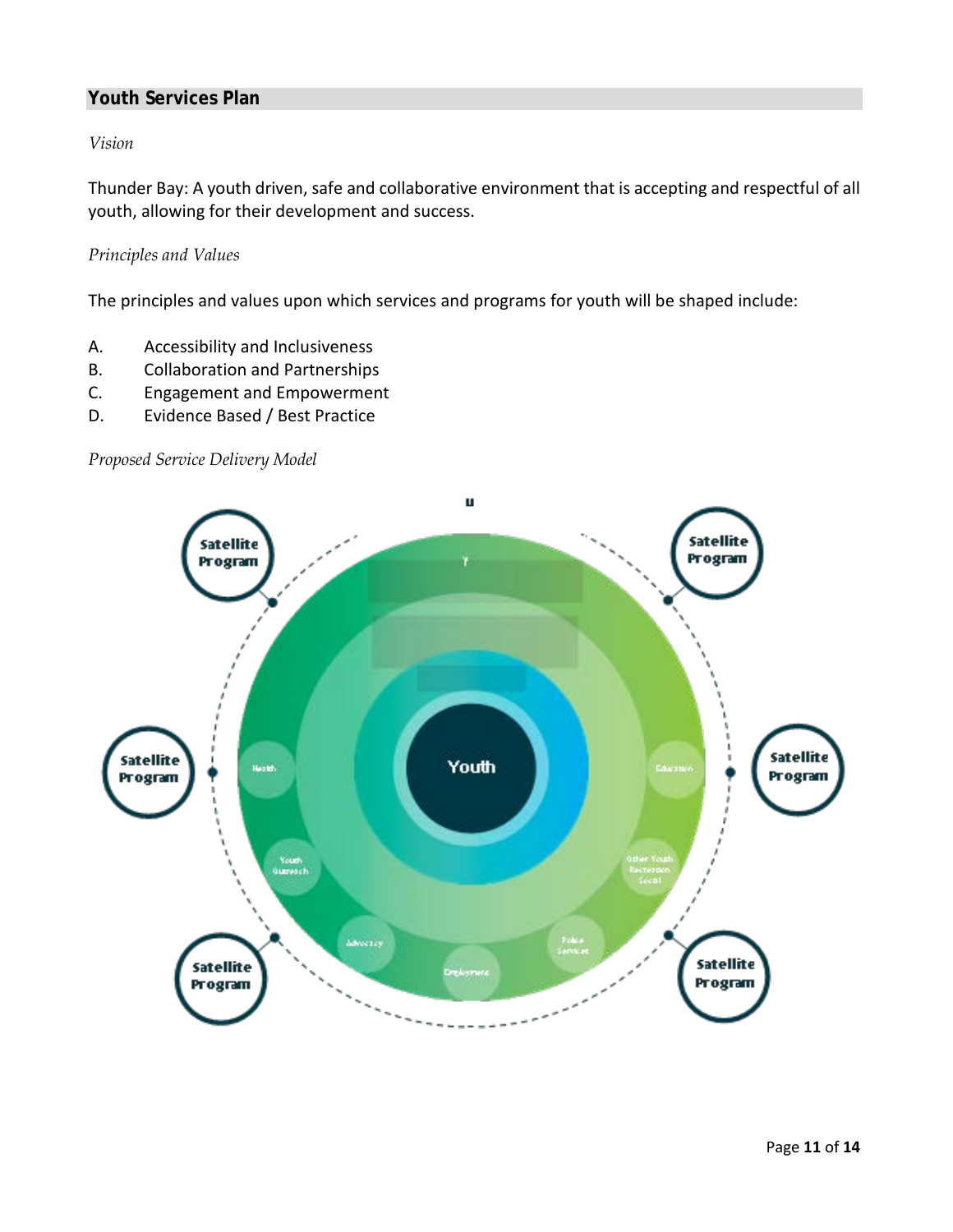#### **Inspire Thunder Bay Culture Plan Strategic Directions**

- 1. Foster Capacity in the Cultural Sector–develop a strong knowledge base for planning and decision making, cultivate corporate partnerships, develop partnerships and coordinate roles, responsibilities and delivery mechanisms among funding and support agencies.
- 2. Develop Tourism Potential in the Creative Community–support collaborative efforts for enhancing tourism opportunities, make cultural assets marketable for tourism and create opportunities for forums and networking across disciplines, sectors and cultures.
- 3. Activate Culture in Urban Places and Spaces–develop a year round festivals and events schedule, enhance existing clustering of cultural resources and activities and accelerate broad programming and animation initiatives at the Port Arthur and Fort William Historic Downtowns.
- 4. Enable Cultural Participation in Neighbourhoods–support Cultural development initiatives at the neighbourhood level, develop a cultural facility and programming strategy and leverage other public policies and initiatives.
- 5. Nurture Cultural Interaction and Exchange in Public Space–embed cultural diversity into the City's planning and urban design processes, elevate awareness and support for cross cultural initiatives and facilitate and develop opportunities for diverse cultural expression in civic spaces and places.
- 6. Foster the Potential for Creative Entrepreneurship in Youth–provide small business support for artists and creative entrepreneurs, investigate viability of physical incubator space for creative opportunities and forge strong links between high potential cultural industry segments and youth development programs.

In the plan, each Strategic Direction provides a number of specific actions and potential partners geared towards implementation. As the Plan is implemented and evolved over time, actions will be further developed.

Visit [www.thunderbay.ca/cultureplan](http://www.thunderbay.ca/cultureplan) for full plan.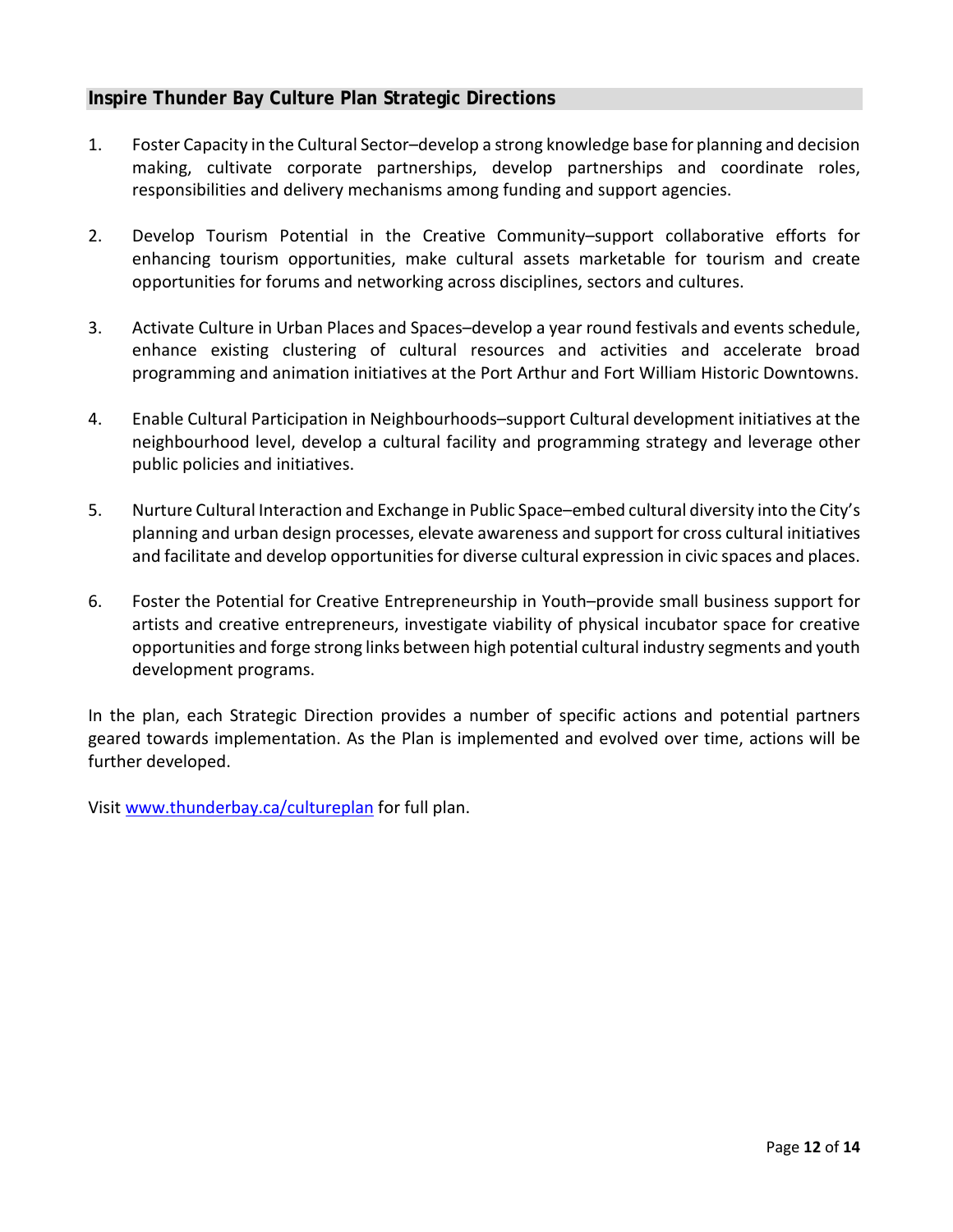#### **Definition of Terms**

**Applicant** means the organization which submits this application to the City.

**City** means the City of Thunder Bay.

**Recipient** means the applicant organization which has submitted this application, has agreed to be bound by these terms and conditions, and has been awarded a Project Grant by the City of Thunder Bay.

**Arts** encompasses painting, drawing, sculpture, installation, and architecture; material arts and crafts such as ceramics, design, carving, and fibre arts; performing arts such as theatre, dance, and music; literature such as fiction, non-fiction, poetry, and drama; media arts such as photography, video, and film; and interdisciplinary arts.

**Business Plan** is a blueprint and communication tool for the group/organization. It is comprehensive in reflecting the goals and objectives and how they are expected to be reached. It clearly outlines what and how and from where the resources to accomplish the goals and objectives will be acquired and utilized. It typically covers a period between three (3) and five (5) years.

**Capital Funding** includes renovations, upgrades, and construction to/of a structure. It also includes equipment which is part to the physical space in which the organization operates, e.g. workstations, large appliances, storage units, seating, lighting, etc.

**Community Organization** is a not for profit group whose mandate is to provide a social service to the community of the City of Thunder Bay.

**Community sport** is non-profit sport led, organized, supported, or enabled by community volunteers and institutions. It runs from the playground to the podium, ranging from simple pick-up games to community and school-based sport leagues to elite high performance competition.

**Culture** refers to the variety and richness of the expressions of all our communities in Thunder Bay which underlies arts and heritage ethno-cultural diversity. It encompasses arts and heritage, as well as all the associated disciplines.

**Cultural Industry** refers to the relationship between culture and the economy.

**Cultural Organization** is a not for profit group whose mandate is of an arts and/ or heritage nature.

**Deficit Funding** means using any portion of the requested funds to pay any portion of the principle owing on organizational debts and/or to reduce or eliminate an accumulated operating deficit.

**Heritage** includes the preservation and communication of Thunder Bay's multi-faceted history including museums, historic sites, built heritage, urban areas, natural and human-made environments,